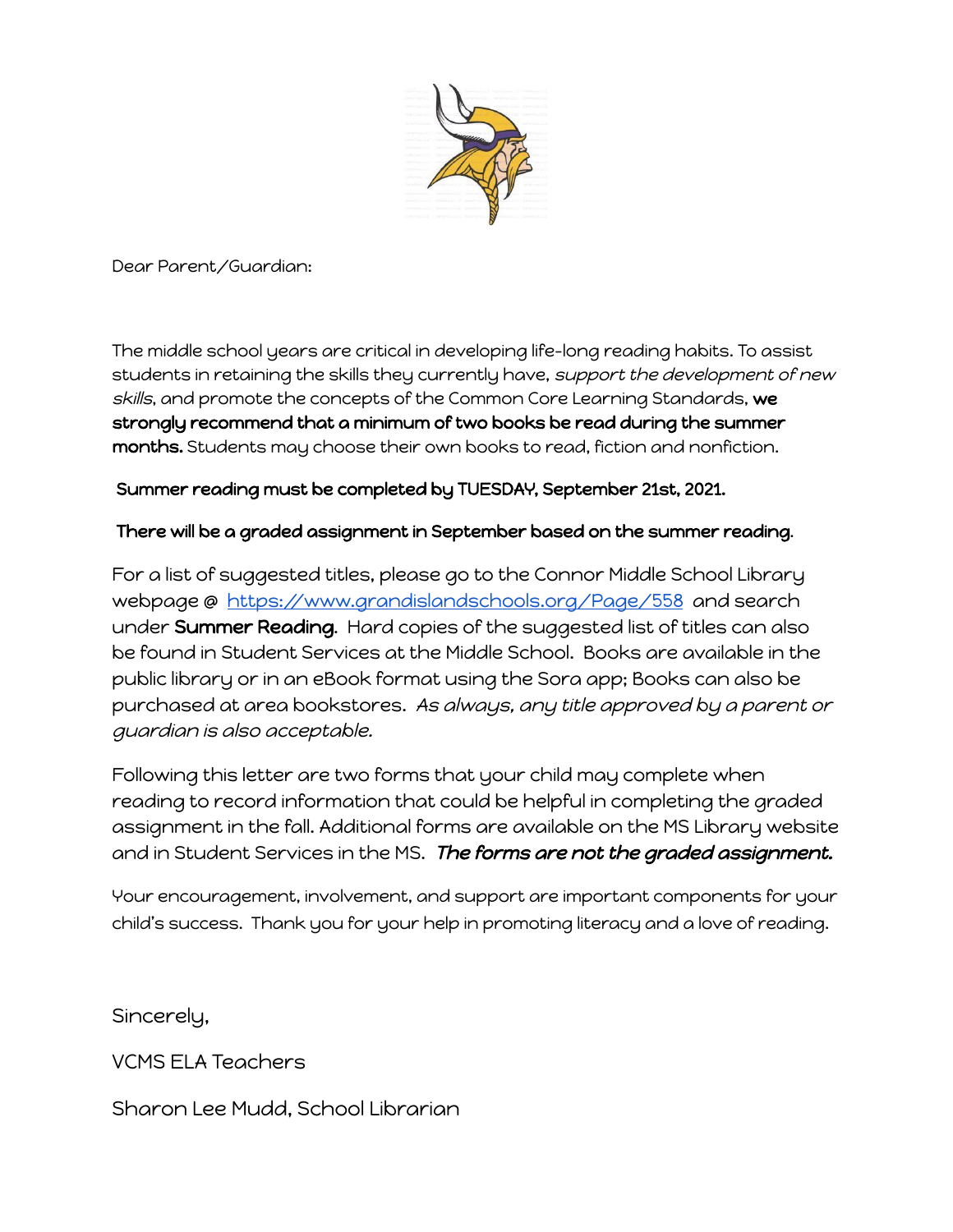## **FICTION**

Name:

Title:

Author:

Genre:

Important characters and a brief description of each:

Character:

Description:

Character:

Description:

A major conflict:

How the conflict was resolved:

Brief summary of the plot: